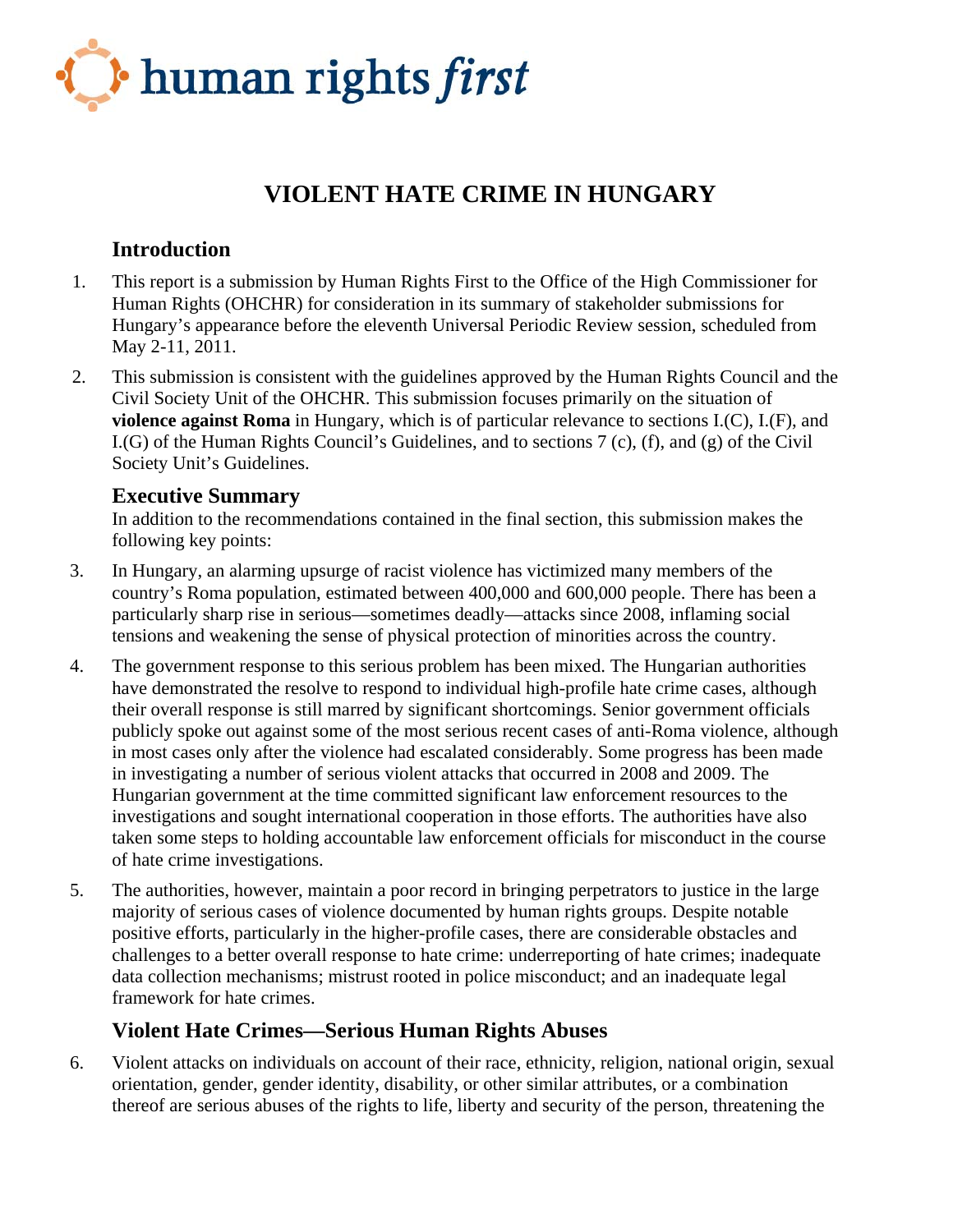equal enjoyment of fundamental rights and freedoms. States have an obligation to respond to such abuses by recording, adequately investigating bias motives and prosecuting the perpetrators of these abuses, thereby prohibiting discrimination and upholding the equal protection of the law in accordance with the Universal Declaration of Human Rights and state obligations under the International Covenant on Civil and Political Rights.

7. In its 2005 judgment in the case of *Nachova and Others vs. Bulgaria*, the European Court of Human Rights for the first time noted that the states "have the additional duty to take all reasonable steps to unmask any racial motive and to establish whether or not ethnic hatred and prejudice may have played a role in the events." Two other subsequent decisions in 2007— *Angelova and Iliev vs. Bulgaria* and *Šečić vs. Croatia* made similar points regarding cases of racially-motivated violence.

# **Violence Against Roma in Hungary**

- 8. Although there are no official statistics on the number of cases of targeted violence against Roma, domestic and international organizations have documented a disturbing pattern of violent attacks that have struck the nation since 2008, ranging from severe beatings in broad daylight to murders by arson, shootings or the throwing of Molotov cocktail explosives. What has been documented is likely only the tip of the iceberg—it is widely believed that many incidents particularly lower level violence and harassment—go unreported, in large part due to mistrust of the police.
- 9. The Desegregation Foundation documented 68 attacks, of which 11 led to death between January 2008 and June 2010.
- 10. According to the European Roma Rights Centre, forty-eight attacks against Roma and/or their property in Hungary—many believed to be racially motivated—were reported in the media between January 2008 and July 2010. Nine people were murdered—including two minors—and dozens injured. Perpetrators used firearms, Molotov cocktails, or hand grenades in at least twenty-four attacks. Nine incidents of property damage were also reported.
- 11. Intergovernmental organizations, too, have drawn attention to the problem in special reports. In a recent assessment of anti-Roma violence in Hungary, the OSCE's Office for Democratic Institutions and Human Rights (ODIHR) reported that "A number of violent incidents took place in Hungary in late 2008 and the first half of 2009 that resulted in the deaths of several Roma, the injury of numerous others, and the destruction of houses and other property owned by Roma. ... Similarities among these incidents included the apparent targeting of Roma on the outskirts of small villages with a combination of incendiary devices and small-arms fire."

### **The U.N. Human Rights Committee's Assessment**

12. According to the October 2010 concluding observations of the Human Rights Committee for the fifth periodic report submitted by Hungary, the environment of intolerance and exclusion of Roma in Hungary remains grave. The Committee expressed a concern with "persistent illtreatment and racial profiling of the Roma by the Police" and "the virulent and widespread anti-Roma statements by public figures, the media, and members of the disbanded Magyar Gàrda."

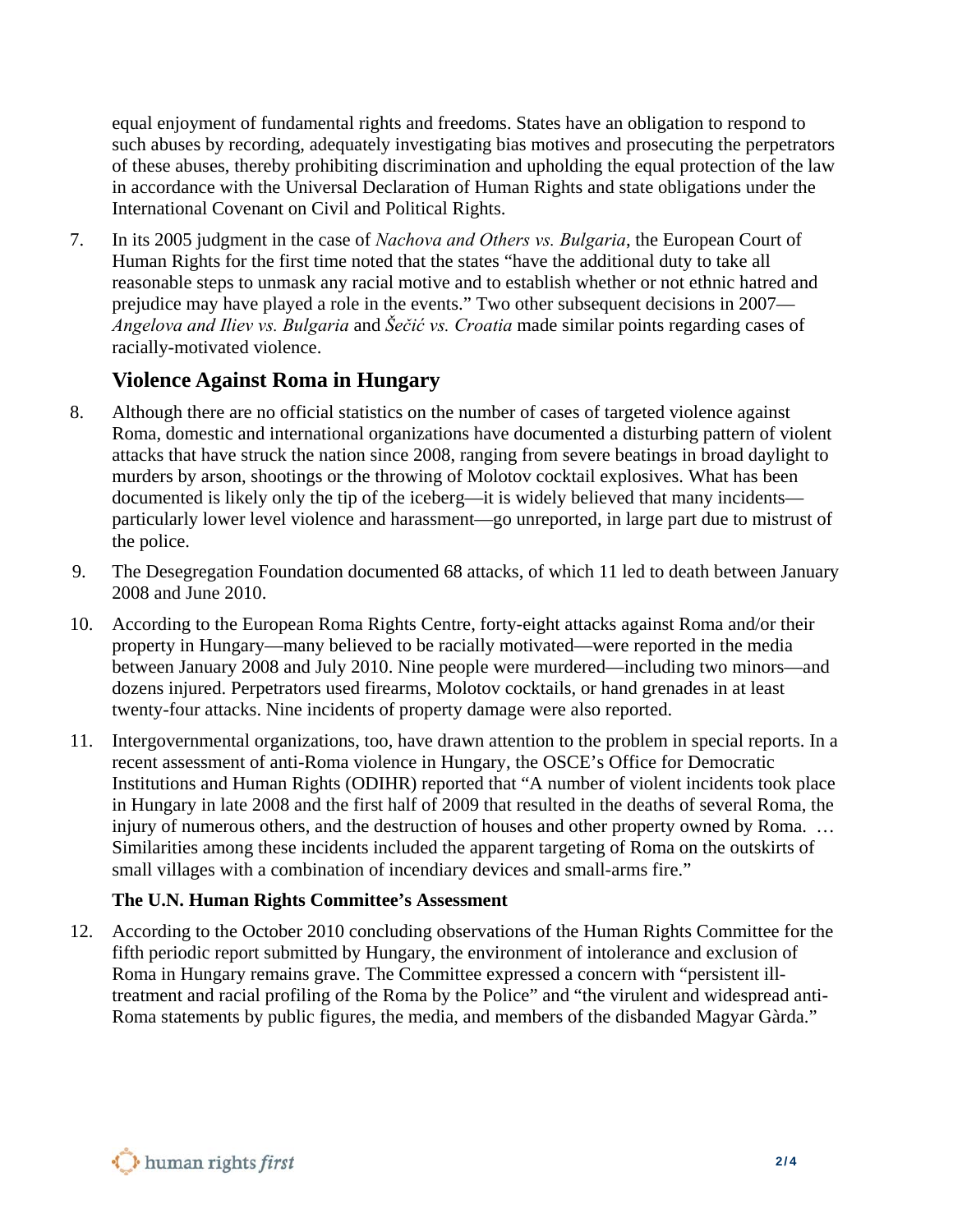13. The Committee recommended Hungary "to adopt specific measures to raise awareness in order to promote tolerance and diversity in society and ensure that judges, magistrates, prosecutors and all law enforcement officials are trained to be able to detect hate and racially motivated crimes."

# **The State's Failure to Adequately Address Hate Crimes**

### **The Lack of Official Monitoring and Reporting**

14. Although the most serious racist crimes have attracted media attention and resulted in police investigations, many lower-profile cases go unreported and thus unrecorded by the police. Enhancing the level of reporting of incidents lies at the very root of what needs to be done to address racist violence. The discrepancy between the documentation among nongovernmental monitors and the police also illustrates the problem of underreporting. Despite the number of serious cases of targeted violence against Roma, the Hungarian authorities—in their submission for the OSCE's annual hate crime report—reported only seventeen recorded hate crimes overall in 2008 and did not submit any information on hate crimes specifically targeting Roma.

### **Inadequate Data Collection Mechanisms**

- 15. At present there is no effective system for collecting data on violent hate crimes, or that permits even the identification of the ethnicity of the victim of a crime—a key factor in determining if the crime was motivated by bias. The absence of an adequate system for monitoring and public reporting on hate crimes impedes policymakers from seeing and understanding the full scope of the problem and developing adequate responses.
- 16. According to the European Union Fundamental Rights Agency, which has assessed criminal justice data collection systems among E.U. member states, Hungary is in a lower tier of countries that collect and makes available only limited data on racist violence and crime

### **Mistrust Rooted in Police Misconduct**

17. Instances of police ill-treatment and discrimination against Roma—recognized by the Council of Europe's European Commission Against Racism and Intolerance (ECRI) as problematic in Hungary—contribute to the high levels of mistrust of authorities among Roma communities, and thus to the severe underreporting of racist and other violent acts. This sentiment of distrust is also confirmed in a recent survey published in 2009 by the European Union Agency for Fundamental Rights (FRA), in which the overwhelming majority of Roma respondents indicated they did not report hate crime incidents to the police. One can assume as a result that the level of officially recorded racist crime in the twenty-seven E.U. states—including in Hungary—significantly undercounts the real extent of the problem.

### **An Inadequate Legal Framework for Hate Crimes**

18. There is one provision of the Hungarian criminal code - Article 174/B—which does allow for certain violent crimes committed with a bias motivation to be prosecuted as a separate offense. The article relates to specific offenses, notably acts of violence, cruelty or coercion by threats committed against persons who are members of national, ethnic, racial or religious groups. There is, however, little evidence that this provision is systematically used. Even in cases where there is reason to suspect a bias motivation, police more frequently open their investigations with a view to pursuing non-hate crime charges. General aggravating circumstance provisions also exist and, although rare, judges have handed down enhanced penalties on the basis of those provisions in